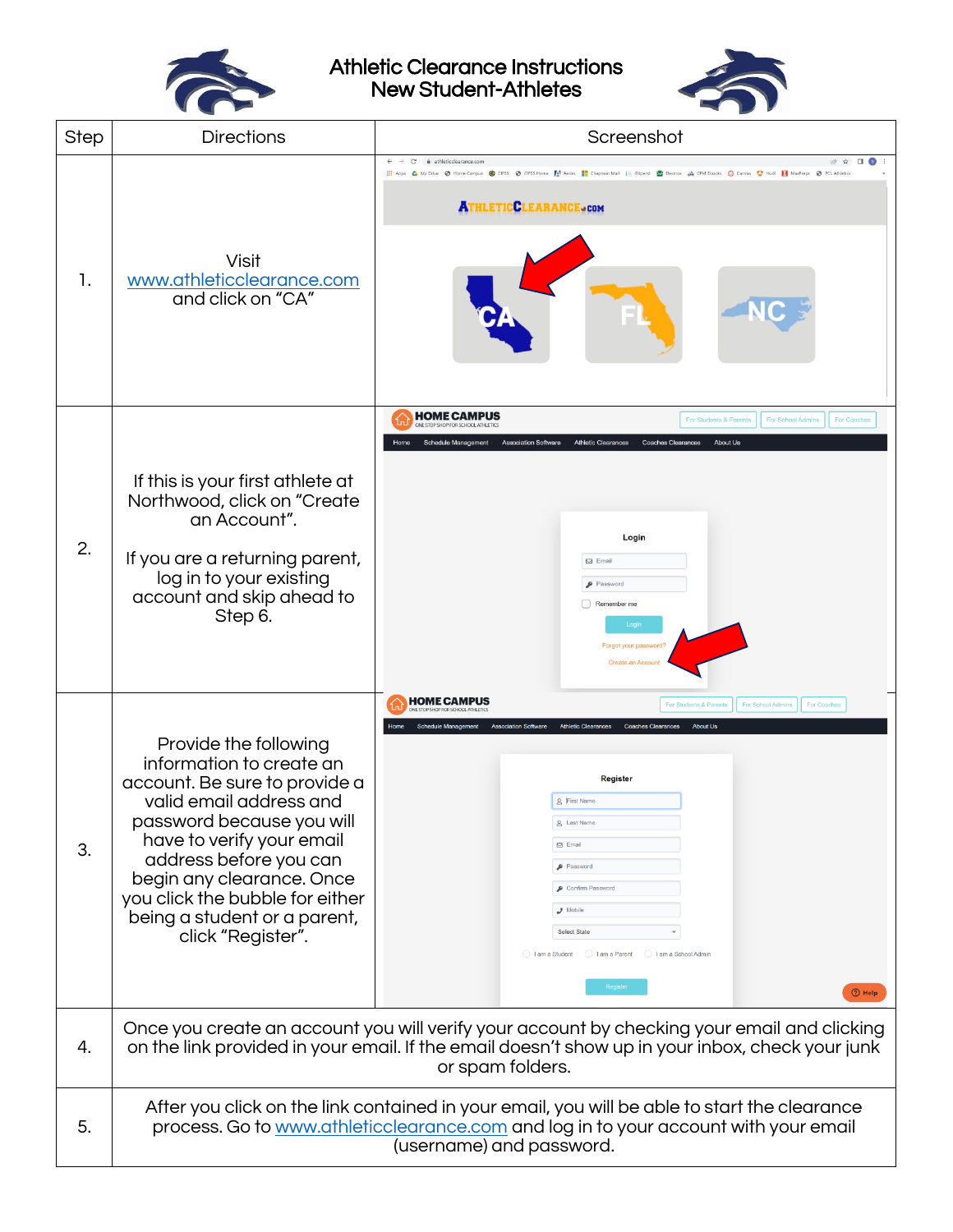|    | Click "Start Clearance Here"<br>in the upper right corner                                                                                                                                                                                                | <b>HOME CAMPUS</b><br>ONE STOP SHOP FOR SCHOOL ATHLETICS | <b>少</b> Logout<br>G Select Language   $\nabla$                                                                                                                                       |
|----|----------------------------------------------------------------------------------------------------------------------------------------------------------------------------------------------------------------------------------------------------------|----------------------------------------------------------|---------------------------------------------------------------------------------------------------------------------------------------------------------------------------------------|
| 6. |                                                                                                                                                                                                                                                          | My Account<br>Clearances<br>Help                         |                                                                                                                                                                                       |
|    |                                                                                                                                                                                                                                                          | <b>My Clearances</b>                                     | <b>Start Clearance H</b>                                                                                                                                                              |
|    |                                                                                                                                                                                                                                                          | <b>Filter Search</b>                                     |                                                                                                                                                                                       |
|    |                                                                                                                                                                                                                                                          | Year<br>Status<br>All<br>2022-23                         | Search                                                                                                                                                                                |
|    |                                                                                                                                                                                                                                                          | <b>All Clearances</b>                                    | Purchase Histo                                                                                                                                                                        |
|    | Under "School" start typing<br>"Northwood High School".<br>Once Northwood appears,<br>click on it. The address<br>should auto-fill. Click the                                                                                                            |                                                          | <b>Clearance - Setup</b>                                                                                                                                                              |
|    |                                                                                                                                                                                                                                                          |                                                          | Choose which Year, School & Sport                                                                                                                                                     |
|    |                                                                                                                                                                                                                                                          |                                                          |                                                                                                                                                                                       |
|    |                                                                                                                                                                                                                                                          | School * 2                                               |                                                                                                                                                                                       |
|    |                                                                                                                                                                                                                                                          | Northwood High School                                    | x                                                                                                                                                                                     |
|    |                                                                                                                                                                                                                                                          | <b>Address</b>                                           |                                                                                                                                                                                       |
|    |                                                                                                                                                                                                                                                          |                                                          | 4515 Portola Pkwy Irvine, California 92                                                                                                                                               |
|    | school year. Then add the                                                                                                                                                                                                                                |                                                          |                                                                                                                                                                                       |
| 7. | sport that your student plans<br>to participate in. If your<br>student plans to participate<br>in multiple sports, click "Add<br>New Sport" and continue to<br>add the sports that your<br>student will participate in.<br>Once completed, click "Next." | Year *<br>2022-23                                        |                                                                                                                                                                                       |
|    |                                                                                                                                                                                                                                                          |                                                          |                                                                                                                                                                                       |
|    |                                                                                                                                                                                                                                                          | "Add New Sport")                                         | Sport * (If you are a multiple sport athlete click                                                                                                                                    |
|    |                                                                                                                                                                                                                                                          | Soccer, Girls                                            |                                                                                                                                                                                       |
|    |                                                                                                                                                                                                                                                          | Sport *                                                  |                                                                                                                                                                                       |
|    |                                                                                                                                                                                                                                                          | Track & Field, Girls                                     |                                                                                                                                                                                       |
|    |                                                                                                                                                                                                                                                          |                                                          | <b>Add New Sport   Remove Sport</b>                                                                                                                                                   |
|    |                                                                                                                                                                                                                                                          |                                                          |                                                                                                                                                                                       |
|    |                                                                                                                                                                                                                                                          |                                                          | <b>Next</b>                                                                                                                                                                           |
|    |                                                                                                                                                                                                                                                          | Year<br>2022-23                                          | <b>School</b><br>Sport<br>Northwood High School<br>Soccer, Girls; Track & Field, Girls                                                                                                |
|    | Enter in the information<br>about your student. Once the<br>information is completed,<br>choose "Save and Continue".                                                                                                                                     |                                                          |                                                                                                                                                                                       |
|    |                                                                                                                                                                                                                                                          | <b>Student</b><br>Parent/Guardian<br>Medical             | <b>Additional Questions</b><br>Files<br>Signatures<br>Confirmation                                                                                                                    |
|    |                                                                                                                                                                                                                                                          |                                                          |                                                                                                                                                                                       |
|    |                                                                                                                                                                                                                                                          | <b>Choose Existing Student</b><br>Select                 |                                                                                                                                                                                       |
| 8. |                                                                                                                                                                                                                                                          | <b>First Name</b>                                        | Is the Student Covered by Insurance? *                                                                                                                                                |
|    |                                                                                                                                                                                                                                                          | Last Name *                                              | Select<br><b>Primary Physician/Family Doctor *</b>                                                                                                                                    |
|    |                                                                                                                                                                                                                                                          | Grade <sup>*</sup>                                       | N/A                                                                                                                                                                                   |
|    |                                                                                                                                                                                                                                                          | Select                                                   | $\overline{\phantom{a}}$<br><b>Physician Phone#</b>                                                                                                                                   |
|    |                                                                                                                                                                                                                                                          | Date of Birth<br>Day<br>Year<br>Month                    |                                                                                                                                                                                       |
|    |                                                                                                                                                                                                                                                          | Student ID'                                              | <b>Preferred Hospital</b><br>Please enter the preffered hospital you would like your student to be<br>transported to in the case of an emergency. The field is required; it cannot be |
|    |                                                                                                                                                                                                                                                          |                                                          | left blank. If none, enter "Nearest Hospital".                                                                                                                                        |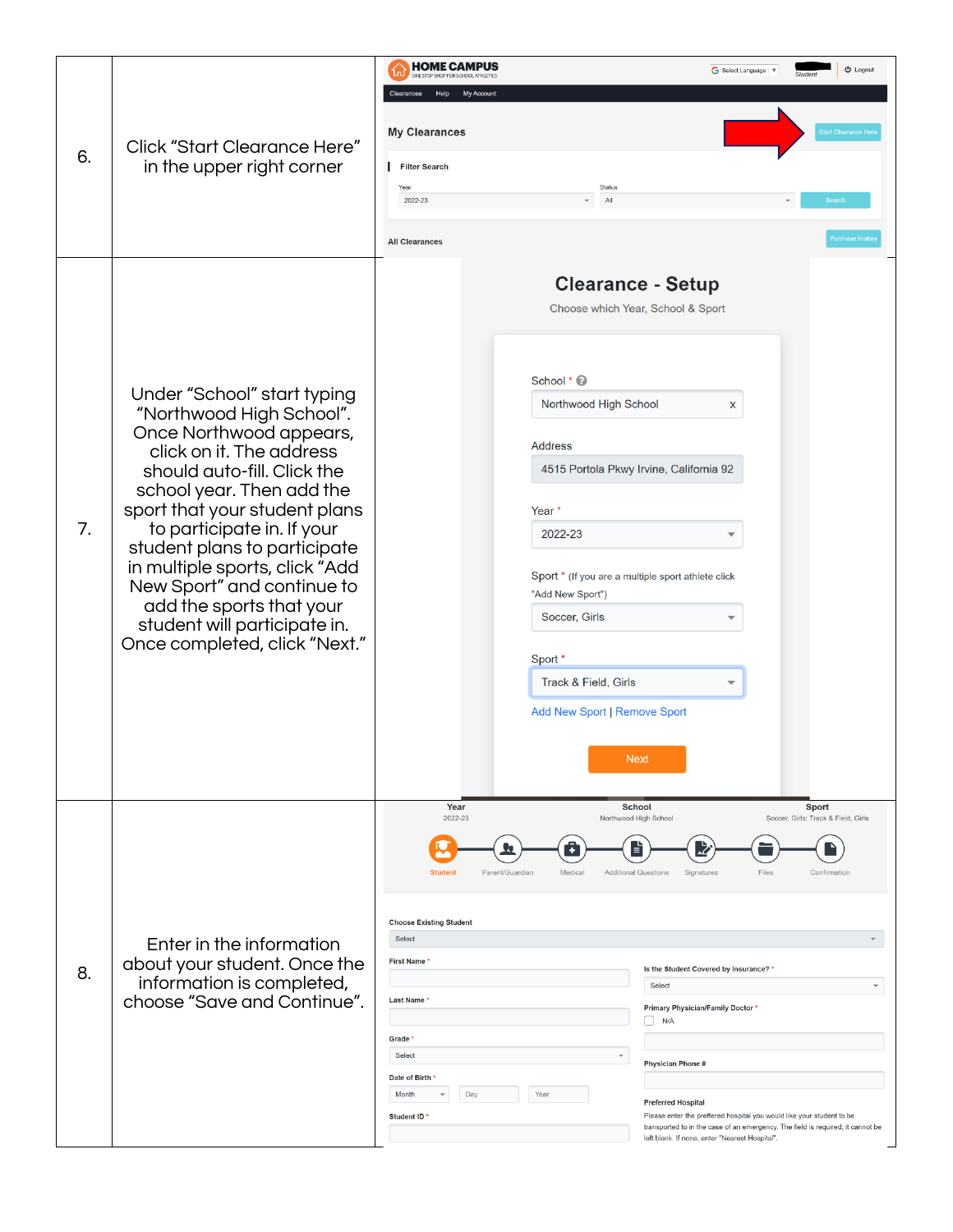| 9.  | Next you will complete the parent/legal guardian information. If only one parent/guardian,<br>then click the orange swiper next to "Parent/Guardian #2" to turn it off. The emergency<br>contact information must be someone other than a parent. Once completed, click "Save and<br>Continue".                                                                                                                                                                                                                                                                                                                                                                                                                                                                                                                  |                                                                                                                                                                                                                                                                                                                                                                                                                                                                                                                                                                                                                                                                                                                                                                                                                                                                                                                                                                                                                              |  |
|-----|------------------------------------------------------------------------------------------------------------------------------------------------------------------------------------------------------------------------------------------------------------------------------------------------------------------------------------------------------------------------------------------------------------------------------------------------------------------------------------------------------------------------------------------------------------------------------------------------------------------------------------------------------------------------------------------------------------------------------------------------------------------------------------------------------------------|------------------------------------------------------------------------------------------------------------------------------------------------------------------------------------------------------------------------------------------------------------------------------------------------------------------------------------------------------------------------------------------------------------------------------------------------------------------------------------------------------------------------------------------------------------------------------------------------------------------------------------------------------------------------------------------------------------------------------------------------------------------------------------------------------------------------------------------------------------------------------------------------------------------------------------------------------------------------------------------------------------------------------|--|
| 10. | The next step is filling out the medical history section by answering "yes" or "no" to the<br>conditions that apply. If "yes", you may be prompted to provide additional explanations. At<br>the bottom of this page you can download a blank physical form that must be completed by<br>a healthcare provider if you do not already have one. Click "Save and Continue".                                                                                                                                                                                                                                                                                                                                                                                                                                        |                                                                                                                                                                                                                                                                                                                                                                                                                                                                                                                                                                                                                                                                                                                                                                                                                                                                                                                                                                                                                              |  |
| 11. | The next section has 2 additional questions. The shirt size may be shared with coaches who<br>wish to purchase athlete gear for their athletes. Please answer both questions then click<br>"Save and Continue".                                                                                                                                                                                                                                                                                                                                                                                                                                                                                                                                                                                                  |                                                                                                                                                                                                                                                                                                                                                                                                                                                                                                                                                                                                                                                                                                                                                                                                                                                                                                                                                                                                                              |  |
| 12. | Next is the signatures<br>section. In this section both<br>the parent/guardian and the<br>student will need to read the<br>form(s) provided and type in<br>their name on the line<br>requesting an online<br>signature indicating that you<br>have read, understood, and<br>will adhere to the<br>corresponding text. Your<br>signature must be an exact<br>match to the information that<br>was entered on the Student<br>and Parent Information Page<br>or you will not be able to<br>continue past this page. If<br>you would like to download<br>any of the forms, please click<br>the arrow on the top right of<br>the document. If you would<br>like to print any of the forms,<br>please click the printer next<br>to the arrow. Once you have<br>completed the signatures,<br>click "Save and Continue". | Year<br><b>School</b><br><b>Sport</b><br>2022-23<br>Northwood High School<br>Soccer, Girls; Track & Field, Girls<br>Student<br>Medica<br>Parent/Guardiar<br><b>Additional Questions</b><br><b>Signatures</b><br>Confirmation<br>If you would like to download the<br>forms, click the arrow to<br>CIF-SS Code<br>download, or the printer to print.<br>Ξ.<br>土 春<br><b>Code of Ethics - Athletes</b><br>DO NOT SEND TO CIF SOUTHERN SECTION<br>A copy of this form must be kept on file in the athletic director's office at the local high scho<br>an integral part of the school's total educational program. All school activities, curricular and extra-<br>curricular, in the classroom and on the playing field, must be congruent with the school's stated goals and objectives<br>established for the intellectual, physical, social and moral development of its students. It is within<br>the following Code of Ethics is presented<br>Required *<br>Required '<br>Student signature here<br>Parent signature here |  |
| 13. | The physical form must be filled-out by the healthcare provider who is conducting the<br>physical. Physical forms are valid for 1 full year from the date of the exam. Once completed,<br>scan the physical form. Under "Physical Form" click the blue plus sign, then click "Browse" to<br>upload the completed physical form. If you need to add more than one file, you can click the<br>blue plus sign again to add another file.                                                                                                                                                                                                                                                                                                                                                                            |                                                                                                                                                                                                                                                                                                                                                                                                                                                                                                                                                                                                                                                                                                                                                                                                                                                                                                                                                                                                                              |  |